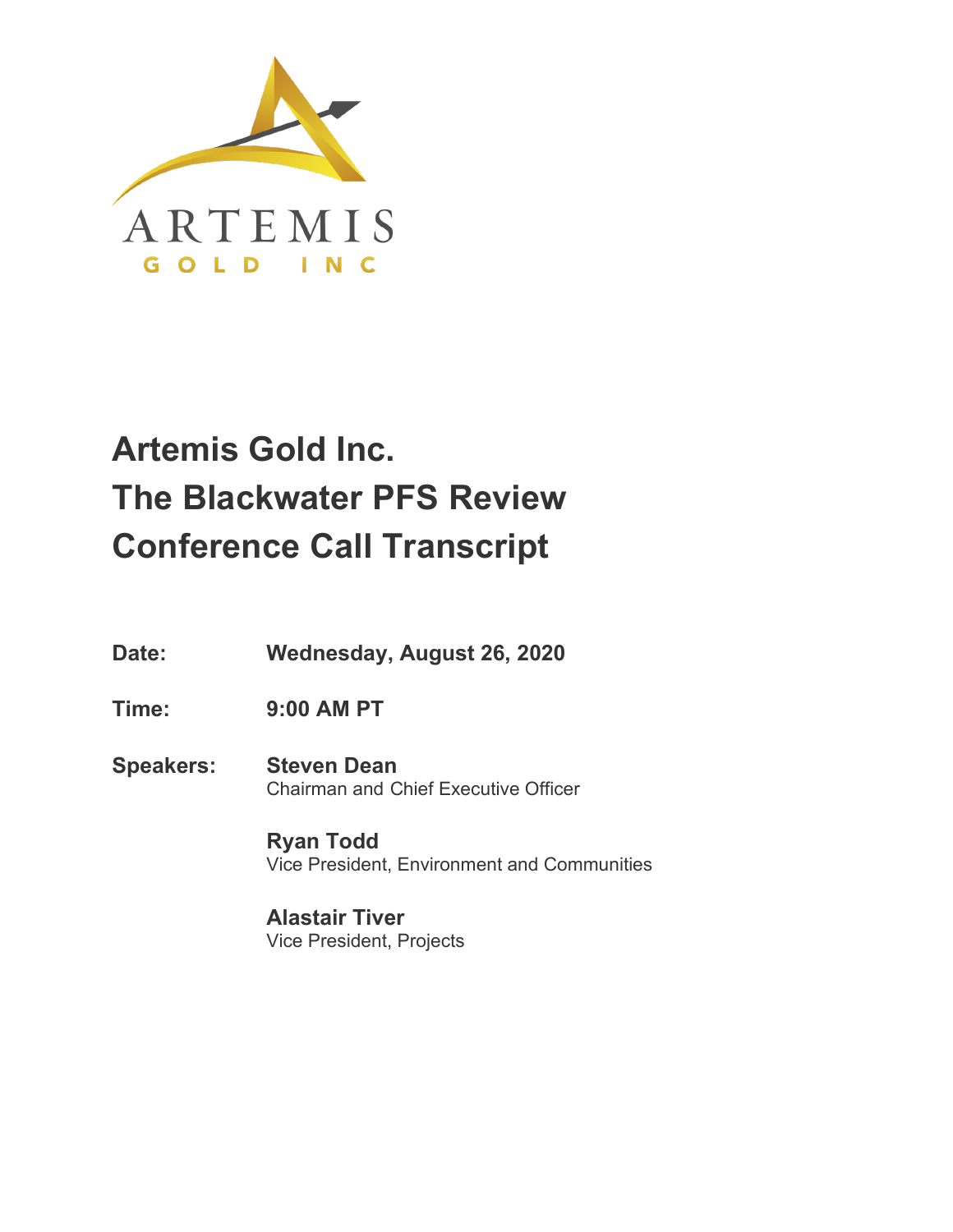

## **Operator:**

Thank you for standing by, this is the conference operator. Welcome to the Artemis Gold Inc. conference call to discuss the Blackwater PFS Review.

As a reminder, all participants are in listen-only mode and the conference is being recorded. After the presentation, there will be an opportunity to ask questions. To join the question queue you may press \* then 1 on your telephone keypad. Should you need assistance during the conference call you may signal an operator by pressing \* and 0. If you are participating online, you can submit a question using the "ask a question" tab on your screen.

I would now like to turn the conference over to Steven Dean, Chairman and Chief Executive Officer. Please go ahead Mr. Dean.

#### **Steven Dean:**

Thank you, Operator, and welcome everybody to this Artemis Gold Conference Call to review the results of the feasibility study for the Blackwater gold project here in B.C., fresh out of the blocks of our pre-feas, very excited about its output and results.

As we've said in the press release, they confirm what we as Management believe were achievable when the Company made the decision to acquire the Blackwater project earlier this year. The strategy of staging the ultimate development of the mine, including some of our other proprietary de-risking initiatives allowed for much improved economics than the previous 2014 feasibility study, and as a result, generates a very, very exciting new project that is shovel-ready here in a first tier mining jurisdiction in central British Columbia.

I'm going to review, briefly, the contents of the press release, and go through some of the highlights. Before I do that, I am going to introduce the team here at Artemis. Firstly, Nick Campbell, who's our new VP for Capital Markets; Ryan Todd, our VP, Environment and Communities; Chris Batalha, our CFO; and Al Tiver, our VP of Projects. All of us are here to do our best to field and respond to any questions you might have during question time. To the extent we don't achieve that, then we're happy to have a one-on-one call as necessary, particularly with the various analysts in our sector who, we appreciate their review and inputs, and hopefully their coverage going forward.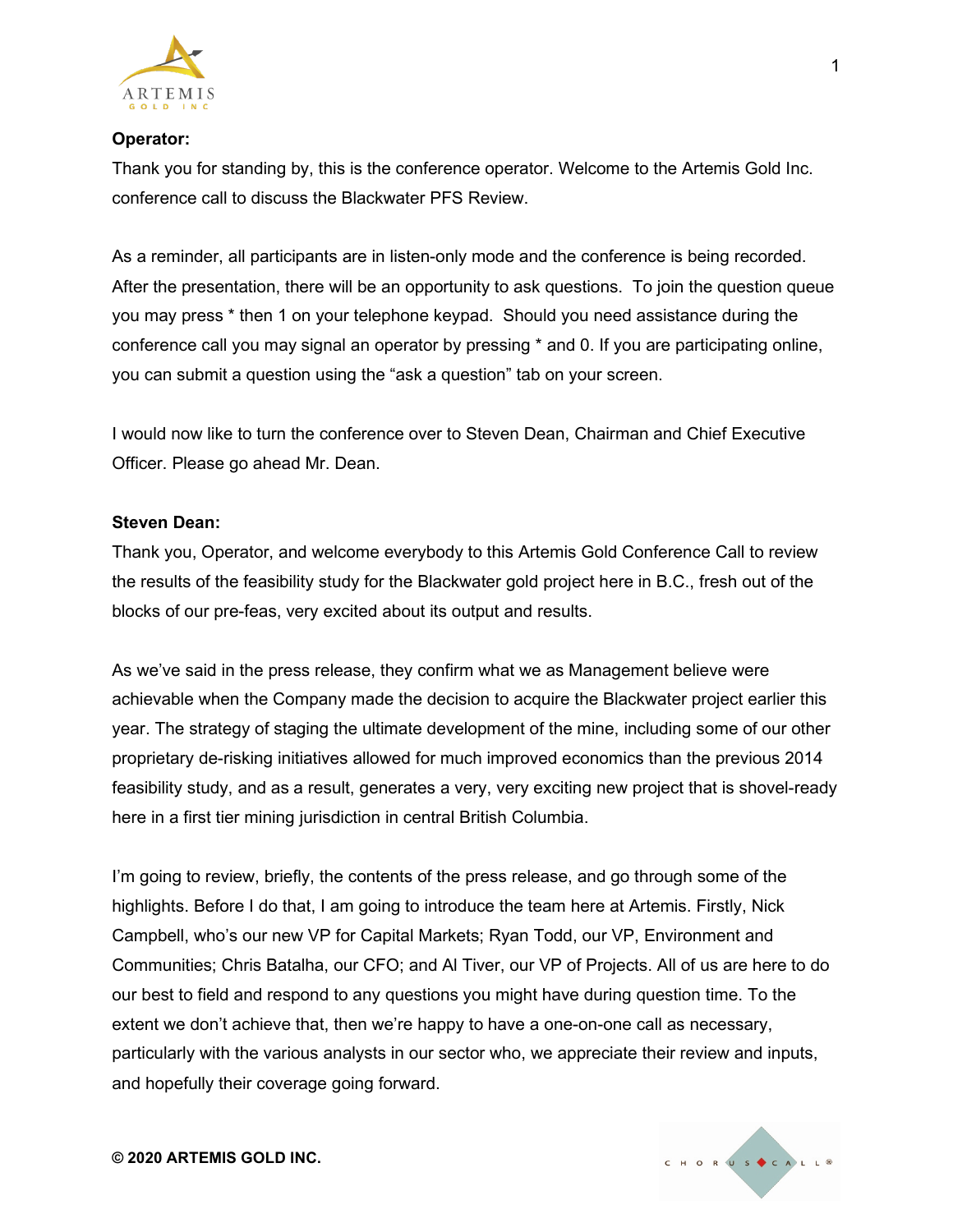

This is a different approach for Blackwater. As I mentioned in my introductory remarks, our approach to the development of this project is a three-stage approach, ramping up to a full-scale throughput of 20 million tonnes over roughly 10 years. The benefit of that is that you get a much, much lower CapEx. We also reduce a lot of the risks around development of the project. As an industry, we haven't always been great at building large, large projects on time and on budget. That's due to a number of factors; hopefully, the industry is learning about that and getting better at that. Atlantic was, I think, generally regarded as a good model as to how to develop in a structured and risk-managed way, a new gold project in a relatively new, but old mining province, to some success. We, essentially the same team here at Artemis, hope to and plan to achieve the same thing with the Blackwater project.

A three-stage approach, starting with an initial capital spend of around \$592 million, just under \$600 million. A big factor in that first phase is the average head grade. As you'll see, in Phase I, we achieve an average head grade over that period of 1.57 grams per tonne, and an operating cost of about \$28 per tonne milled, and all-in sustaining cash costs of CAD\$668, and an average annual free cash flow during that first phase of \$262 million.

The second phase ramps us up from 5.5 million tonnes to 12 million tonnes. In years six to 10, we have an expansion capital cost at that stage to get us to that 12 million tonnes per annum, of around \$426 million. The average grade for that Phase II period is 1.17, still at a low strip ratio. The whole life of mine strip ratio, by the way, is two. Operating cost per tonne milled, CAD\$23.30, and average production during that Phase II is around 420,000 ounces per annum, and all-in sustaining cash costs of CAD\$696 an ounce and average free cash flow of CAD\$351 million per year, leading to the final phase of expansion, spanning in years 11 to 23, running at a run rate of annual throughput of 20 million tonnes per annum. That expansion is going to be at around CAD\$398 million, with the average grade during that phase of 0.55. Bear in mind that the last three or four years, we're running on low-grade stockpile, so that average head grade is influenced by that. If you take out those low-grade stockpiles over the last three or four years, I think the average head grade is of the order of 0.8 grams per tonne.

Operating costs, \$15; bear in mind, at some of that phase, we don't have any mining costs during those stockpile processing years. Average annual production, then, of 316,000 ounces per annum, and all-in sustaining cash costs, CAD\$911; annual average free cash flow of \$219



2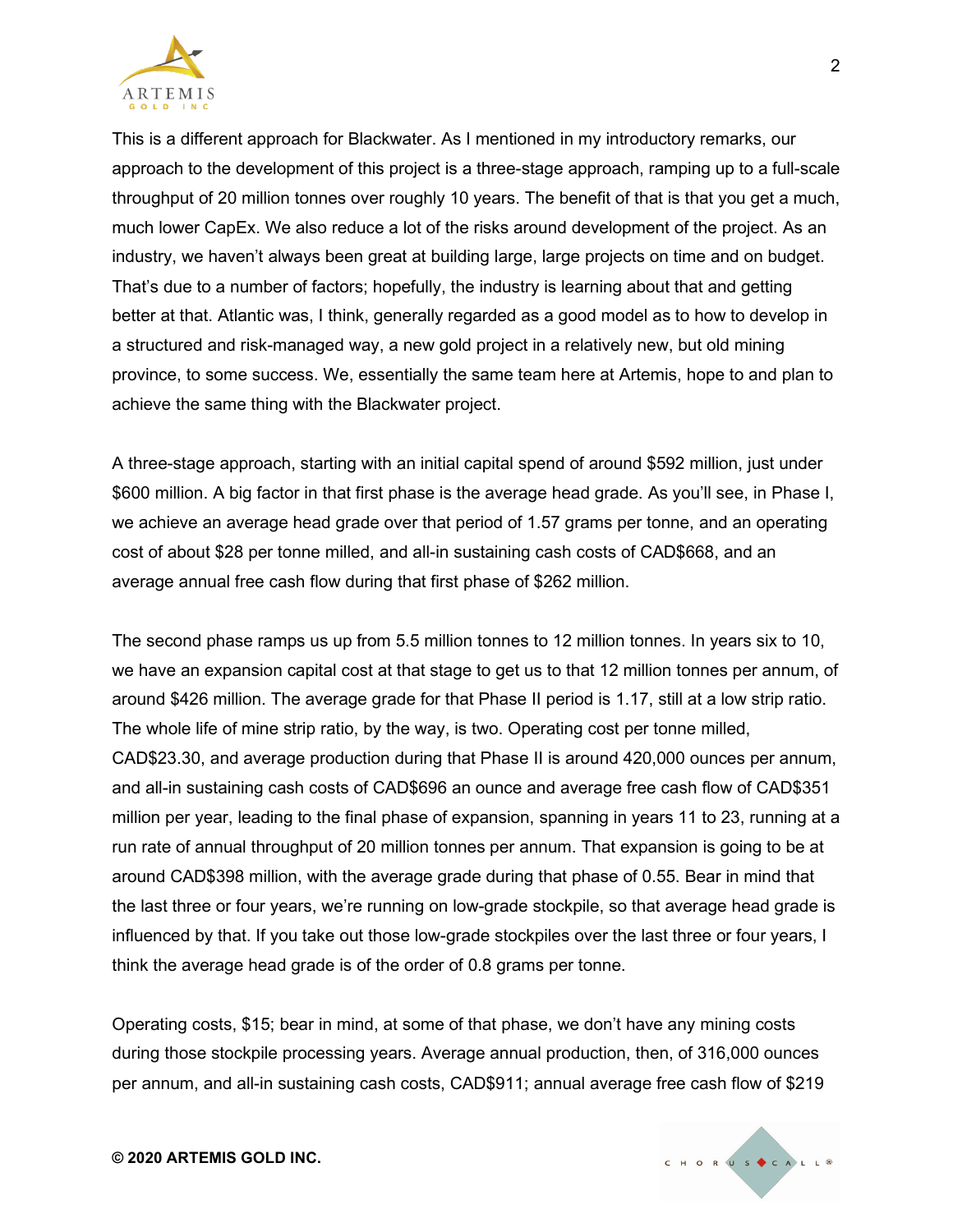

million during that phase. I'd also add that this is only the first of what I believe will be many, many studies to refine and define the upside and benefits of this project.

We have quite a few ounces in inferred category, just under a million ounces is my recollection, which we will be focusing in the next few years on converting from inferred to measured and indicated, and therefore into the mine plan. Then of course, when the deposit was drilled off by its previous owners, I think when they got to around 10 million ounces, that that was a pretty big and still is a very good number, but it was noted that the deposit was still open to the North and to the Northwest, and of course also at depth. We expect to add significantly to this already long, for industry standards, mine life of 23 years, and that Phase III, I think, will end up being much more lucrative and better economics than we're indicating at this early stage.

Part of the economics that we're driving here is the benefit of where the mineralization, and particularly the high-grade mineralization, is located within a pit. In our initial press releases, we did indicate that it was our due diligence that identified that, in the Southern half of the original feasibility pit, the 2014 feasibility pit, there was a near-surface high-grade zone of mineralization of the order of 50-odd million tonnes, which takes us through the first seven years of operation, where we average about 1.5 grams per tonne. That's, as everyone can imagine, if you've got a low average strip ratio of two and a 1.5 gram head grade, and seven years of 50 million tonnes in total of production, that drives a very strong production life, but it also drives a very low cash cost which ultimately drives really strong internal rate of return on the initial investment. By getting that initial investment cost down to around \$592, you'll see that those IRRs are at the best in the industry, after-tax of 35% on an unlevered basis, and 50% IRR on a levered basis, based on street consensus gold prices of \$1,541 today.

I think the other driver to some of the changes, other than the capital changes and the phasing, and in addition to the maximizing and optimizing the high-grade zone of near-surface mineralization in the South, is in the last couple of years, the previous owner conducted extensive additional metallurgical test work at met labs here in Kamloops, in B.C. The results of that showed very, very solid results for a much higher recovery than the original 2014 feasibility recovery, for both gold and silver, almost exclusively driven by that test work, exclusively driven by increased cyanide utilization and longer residence time; I think extended residence time, I would say from 24 to 48 hours in this study. Then the other improvement, in our opinion - and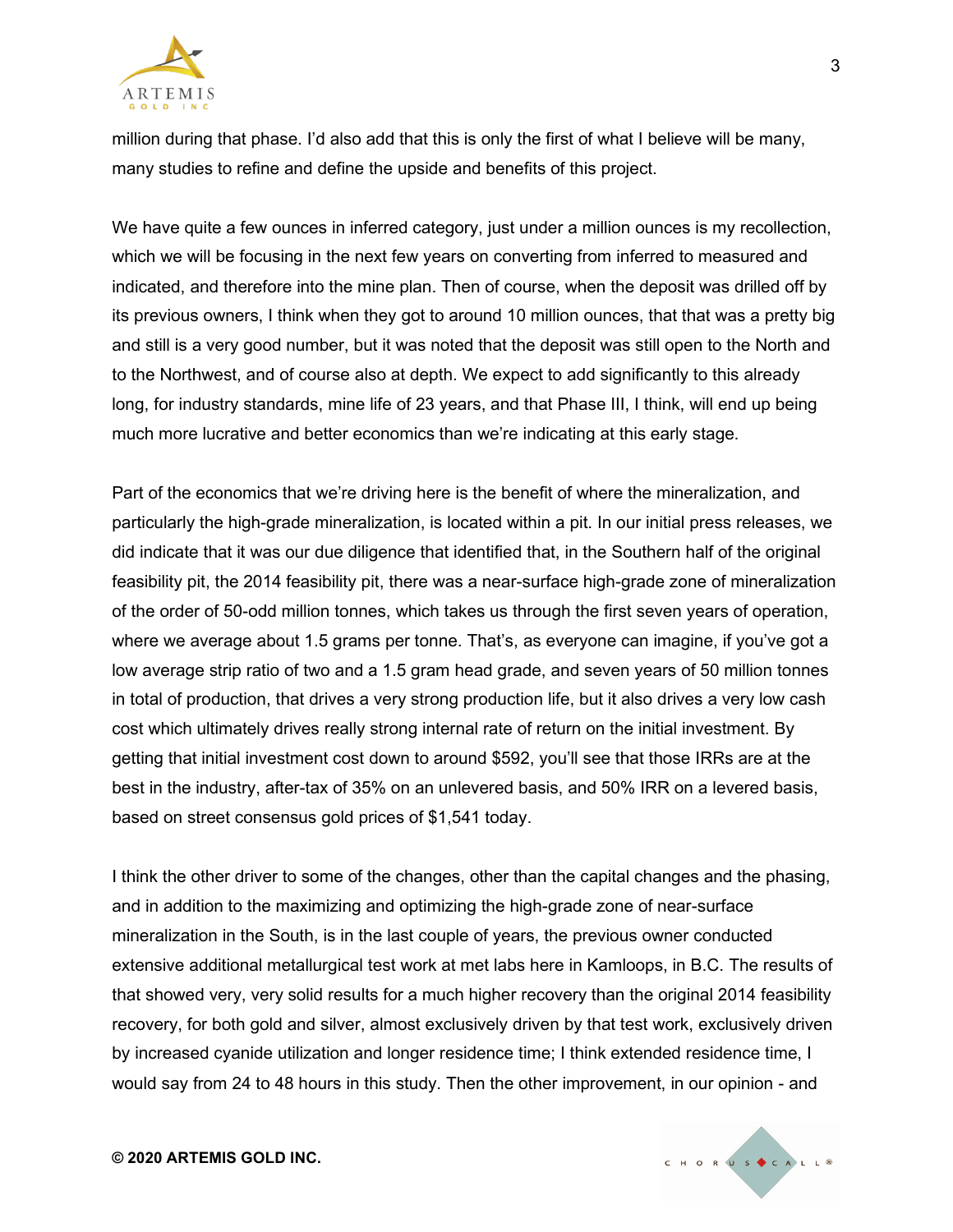

we think it was an oversight because it was not really studied well in in the 2014 feasibility study - was the addition of a gravity circuit. There was a presumption that, because there was no—it was not due to the nugget-y deposit that there was not much benefit in installing a gravity circuit.

In fact, in our experience, gravity circuits, if there is gravity-recoverable gold, then it is the lowest form of processing for recovery of that gold, and we should optimize and maximize that. We've installed, in our circuit, a gravity circuit, where we will achieve significant gravity recoveries from the deposit. Overall, a boost from around 88, 89 to 93%, and I think, in my experience, we'll tweak that a little bit more, with further cyanide utilization and other flow sheet tweaks that will maybe even enhance that above the 93%, but we're pretty confident in that 93% recovery.

Then of course, the other difference between the last time around that many of you would have seen in this project is quite a different price deck we're talking, and also quite a different exchange rate. The exchange rate at the time of the 2014 feasibility was \$0.95, and today, the long-term exchange rate is around \$0.76. That's what we've used in this study, \$0.76 Canadian/U.S., and a street consensus gold price of \$1,541 when we're sitting on a gold price of around \$1,940 at spot today, or CAD\$2,500, CAD\$2,600, around, so versus the number we've used of CAD\$2,000 and CAD\$2,700 in the study.

I just want to comment on the gold price sensitivity, and of course, happy to look at both upside and downside. If we start at the downside, at say, a US\$1,300 gold price, the IRR unlevered is still 27%. That's largely a function of that reduced CapEx. If you can get that initial CapEx down, you're going to be far less sensitive to the downside and any downside in the gold price. The levered, after-tax IRR, which is more likely the practical case—because we plan to finance the development of the project with some project debt, the levered case, assuming a 60% leverage, is 38% at US\$1,300 gold.

Moving to the upside, at \$2,050, and we have been there in the last few weeks, ladies and gentlemen - just a reminder to all. At \$2,050 long-term gold price, the after-tax unlevered is 49% IRR, and the levered is a very, very robust 70% at that price, and a payback of 1.6 years. At the \$1,500, the payback is still a very, very strong and robust two times.

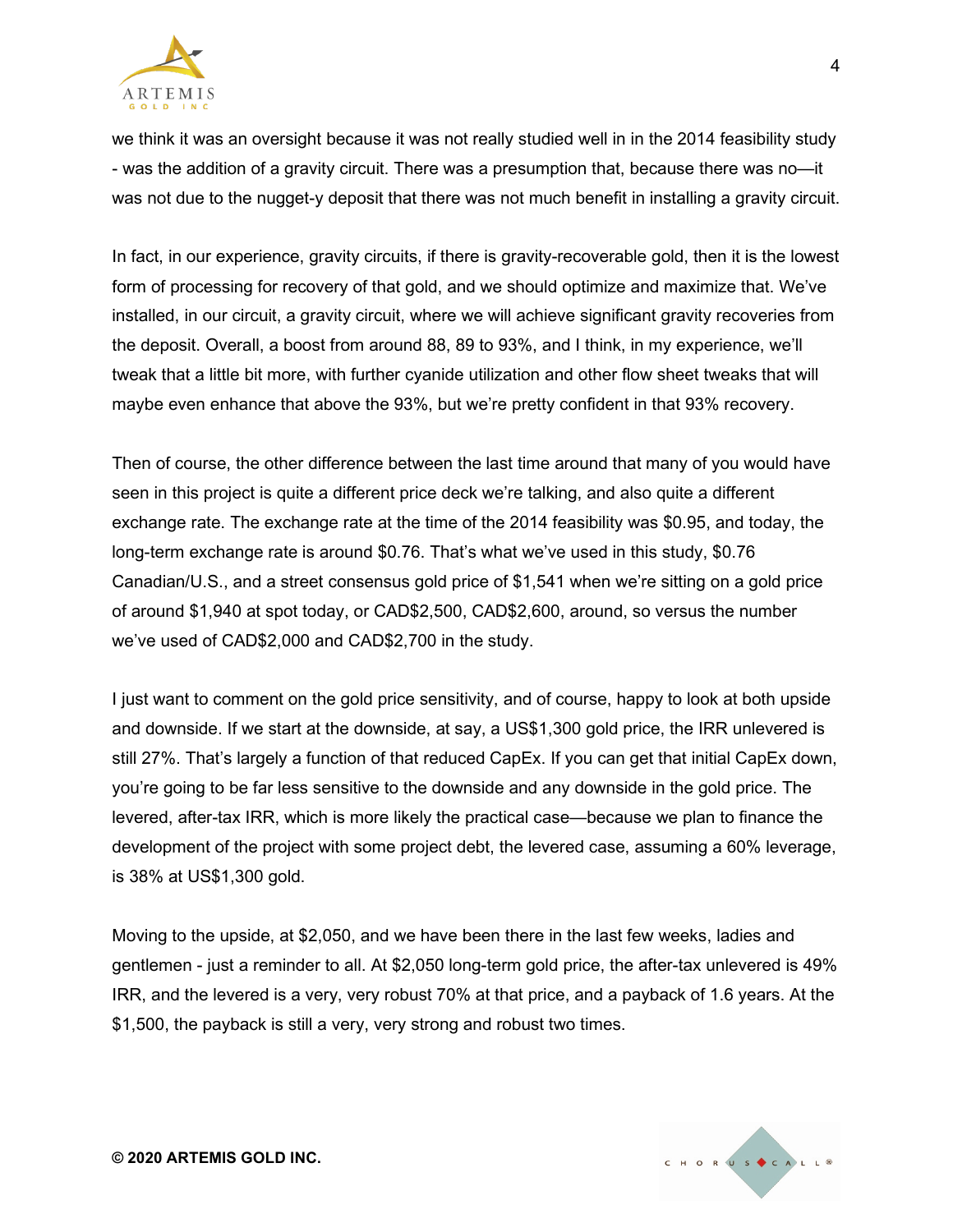

I just want to talk a little bit, because I'm sure some of you have questions on this front, but I'll try and cover the highlights of the differences. Some of the key differences between the 2014 feasibility and the Artemis 2020 PFS, in terms of capital, firstly, we've got a smaller start-up hit.

Back on the life of mine capital costs and initial capital cost differences, smaller start-up hit results in a portion of that pre-strip moving from initial CapEx into OpEx, because the pit is now staged to match the throughput rate of the installed plant. There's approximately an \$80 million savings in initial capital on that front, in terms of initial capital. In buildings alone, there's a saving of about \$100 million. What we've done is, of course, we're ultimately enclosing the same ultimate throughput capacity and equipment, all within buildings, but the difference is that we're staging those buildings, but more importantly, if any of you have been to the Moose River plant in Nova Scotia, what you would see is two or three separate buildings, rather than one very large engineered building with huge fans and the normal height requirements in a mill building, extended over the whole of the rest of the plant. In our case, what we do, and it's a little bit of an Aussie influence here, is several buildings, they're all enclosed, including the crushing circuit. For those of you who went to Moose River, that was one of the improvements we decided we'd make going forward in this project, is to enclose the crushing circuit.

A series of off-the-shelf modular buildings, all of which are manufactured and constructed in the area, and many of them are built in Prince George, which is only, as the crow flies, about 80 or 90 kilometres away from the project and really benefiting from that modular approach. Also, a modular approach to our three-stage crushing, with primary and tertiary and secondary cone crushers and ball mill circuit, versus the SAG circuit. It was about \$85 million in savings there. It's worthwhile mentioning that we think that is the smarter way, not just to phase it, but it's also a better way to manage the ore hardness very readily. Some of the test work that has been done in the last two or three years, under previous ownership at very good labs have indicated to us that there is a greater degree of variability of ore hardness than previously indicated in the 2014 feasibility study. As a result, there's some opportunity for throughput advantages.

We've designed it to the full nameplate on the maximum hardness. The beauty of this threestage crushing circuit is that we can design it to the maximum versus—some of you will be aware of the challenges that Mount Milligan had, for example, and Copper Mountain had, when you've got a SAG ball, pebble flow sheet that is designed for 75 percentile of the hardness, and

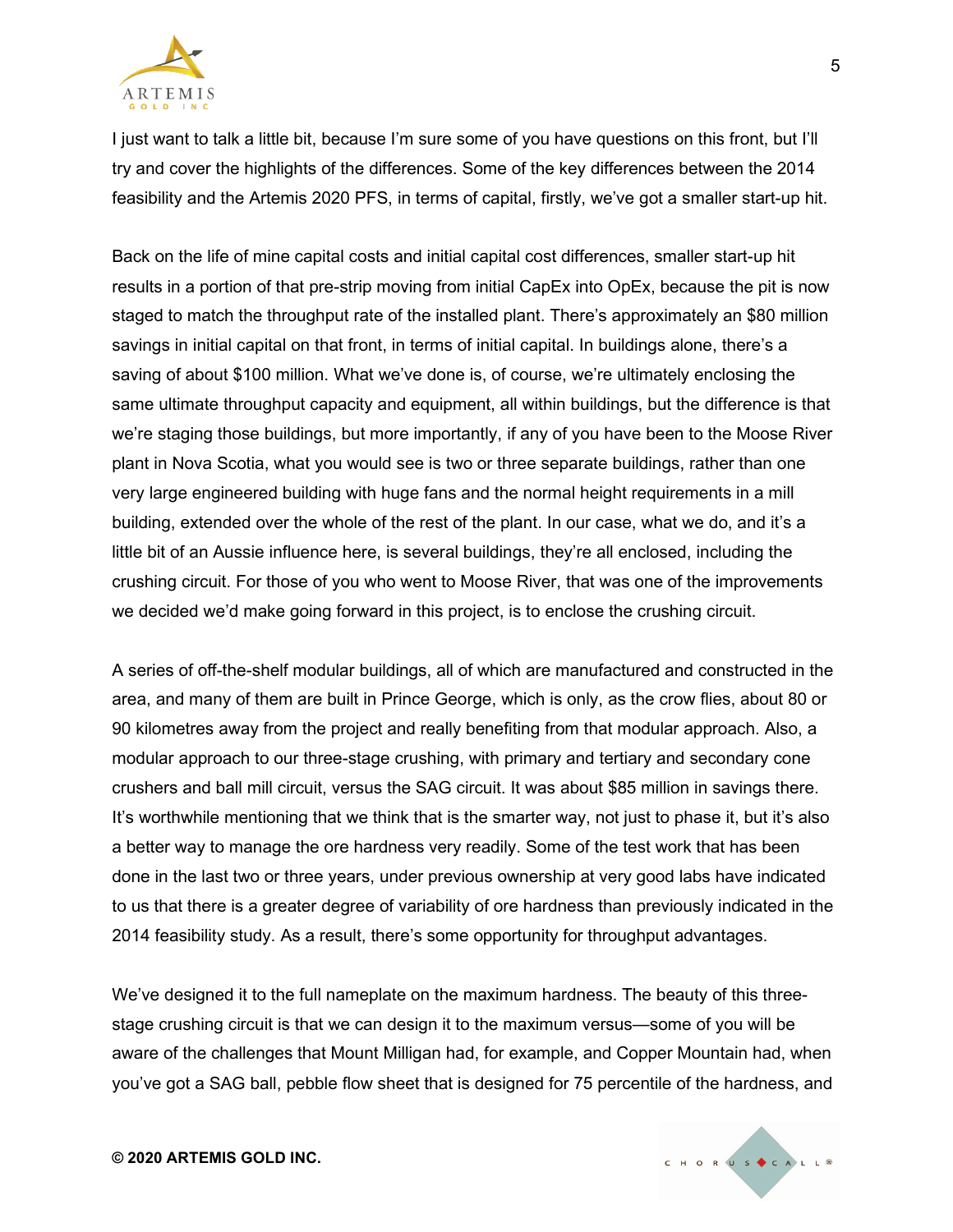

as a result, there are times when you don't achieve nameplate capacity. We've installed full nameplate capacity at the maximum hardness in our three-stage crushing circuit.

Another savings, of the order of about \$100 million, is the relocation of the start-up dam site for the tailings storage facility. That will optimize initial capacity. The start-up dam in the 2014 feasibility study only had about a year's capacity; we have about seven in this relocated dam for the initial stage. It's got some ease of access and construction advantages as well, and reduced site preparation and water management requirements as a result. There's about \$100 million of savings there.

The other advantage of phasing the build is in the indirects. When you've got an operating site with all the management resources, people resources, as well as the infrastructure already installed, whether that be the power line or whether that be some of the laydown areas, the access roads, etc., you get significant advantages in those expansions because they are simply mill expansions rather than mobilizing a workforce and the infrastructure required for a 20 million tonne per annum throughput project. As a result, over the full life of mine, for the full 20 million tonne capacity, there's about CAD\$150 million of indirect cost savings there.

On the increase side, we've elected to install a water treatment plant for water release, earlier than the 2014 feasibility study planned. I think that was planned in year five or six; we're now installing it from the get-go. I think that's just prudent business. There are indications that we may have, at the smaller throughput, a positive water balance, but we also don't want to repeat some of the challenges that some of the other industry players have encountered when you have a once in a hundred year rainfall and you've got too much water in your TMF and you can't release it. We're installing that day one, and that results in a bit more initial CapEx versus the sustaining CapEx where it sat in the 2014 feas.

Moving to our operating costs; at CAD\$811 life of mine per ounce, all-in sustaining cash costs, at \$0.76 exchange, that's US\$616 announced. That puts it, as I'm sure all of you know, in the bottom quartile of the global cost curve and at the very favourable end of our junior producer and intermediate producer group. We can talk and elaborate on that.

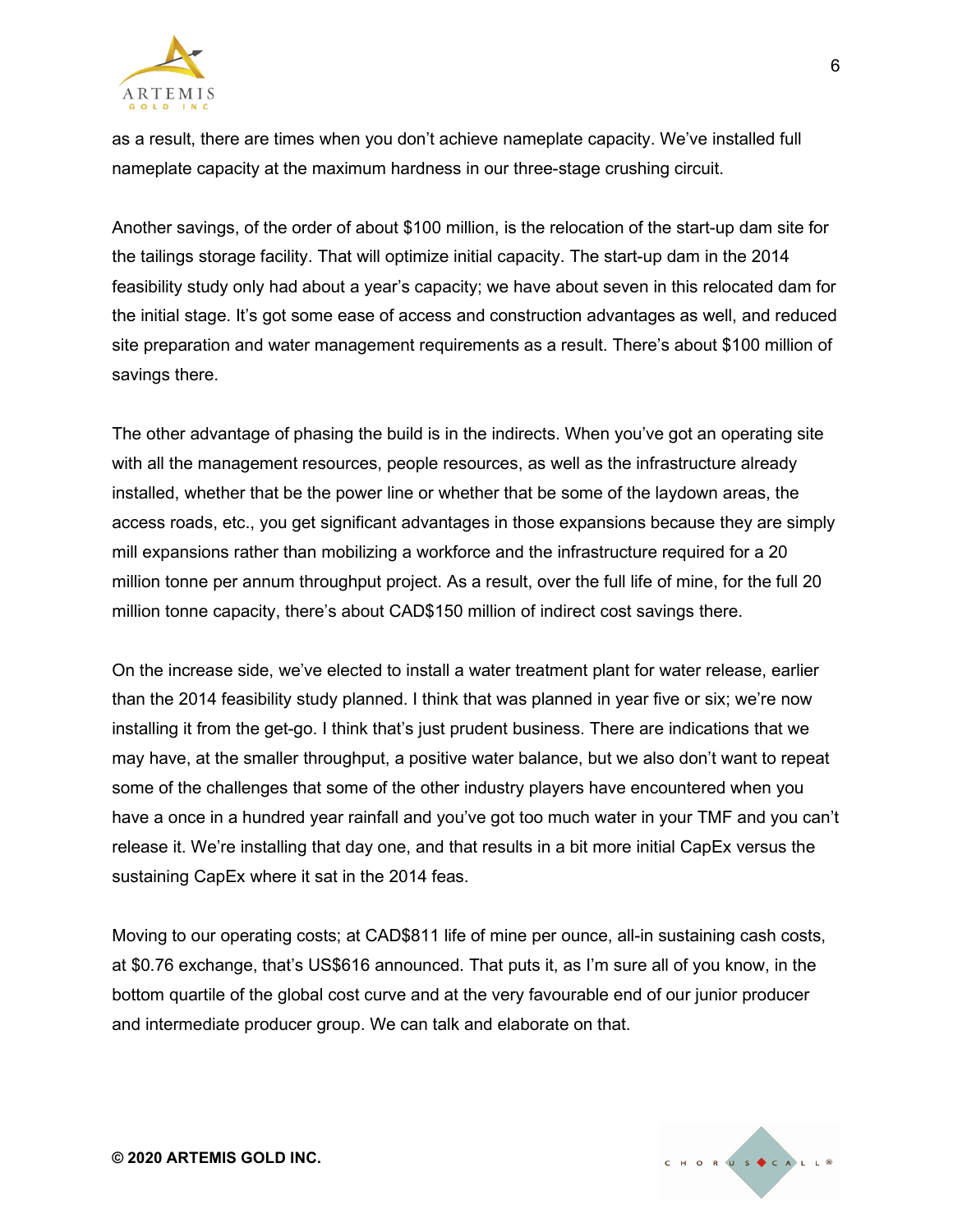

The NPV to CapEx ratio, which I think is a really important one for our business, is 3.8. Once again, compared to some of the other industry peers like Orezone at 2.3, Belo Sun at 2.2, Seabridge at 1.17, Sabina at 1.16, Orla at 1.15, Osisko at one; we're at 3.8. In other words, our NPV to the initial CapEx is 3.8 times that initial CapEx. That really drives those economics.

While we're on statistics, the enterprise value, as calculated by some of our banker friends, enterprise value per ounce is around \$49 at our current market valuation, on a reserve ounce basis, compared to the median of other selected developers like Orler and Sabina and Midas, and Bellasan, NovaGold, Battle North, etc. And not only much below the average median on an EV per reserve ounce, but significantly below some of the well-valued companies like Orla and Sabina at \$665 and \$238.

Then on a resource basis, we're about \$40 per resource ounce at Artemis, versus the median of around US\$80 an ounce, and much lower than our friends at Osisko at \$130 and Battle North at \$111, and NovaGold at \$138. Our valuation stacks up nicely on that front.

Finally, from a P/NAV or PNPV perspective, we're trading today at around 0.29 price to NPV, which represents a 40% discount to the average developer value of 0.61 P/NAV. That compares to Orler at 1.58 and Bellasan at 0.88, Osisko at 0.76. We're at 0.29. We think we're well undervalued and well underappreciated. Our job is to convince that as we continue to de-risk the project and get it into construction.

I would also add that, I think one of the other advantages we have in comparison to some of the other selected developers that are out there is that we're in a great location. We're not far from the central regional capital of Prince George here in Central B.C. We have support from our First Nation partners. We're benefiting from a significant amount of capital spent by Richfield and by New Gold over the years. There's a 420-man camp sitting there, shiny and ready to go, with admin buildings, mess, etc., cell phone towers and all the access roads and other infrastructure that's been invested over the years.

Importantly, we have an environmental assessment certificate. That took the previous owners almost seven years to get in place. In our opinion, the market doesn't appear to give full credit or value to projects that have received EAC blessing, whether they be in Canada or anywhere

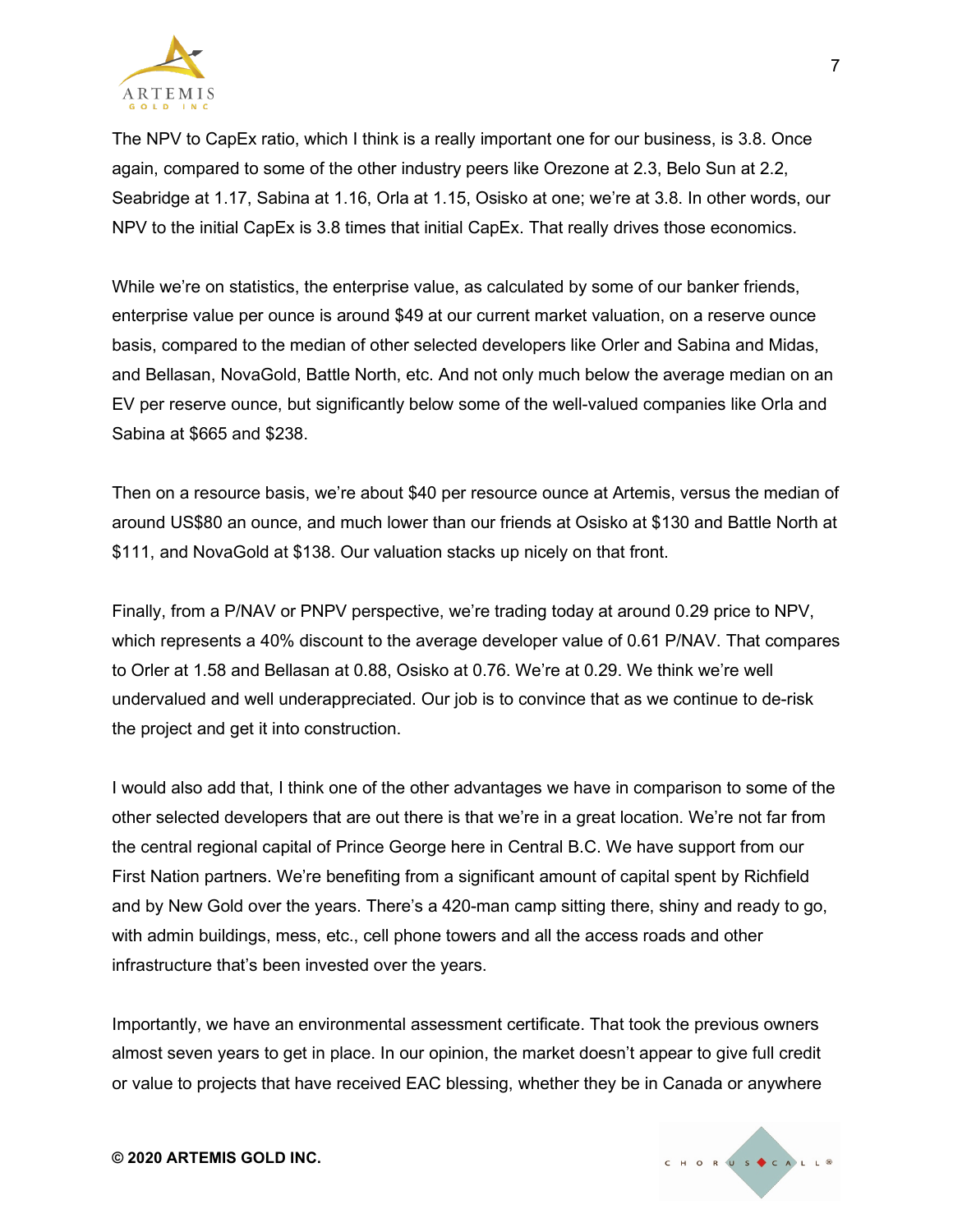

else in the world, and that means that we're much closer to money and time value production than many other developer industry partners.

Just to wrap things up before we move to questions; next steps. We'll file the 43-101 Technical Report in the next few weeks. Our analyst friends should look out for that; we're well advanced on that document. We are in the midst of commencing a definitive feasibility study. It's worthwhile saying that this PFS is not your average PFS, because we've benefited a lot from all the engineering that has been done to-date, particularly in the area of TMF design, particularly in the area of mine design and resource/reserve drilling and estimation. Where we need to do a little bit more work is where the flow sheet is different from the previous feasibility study, so we'll need to do a bit more engineering on that front.

But this is not your average PFS, it's way more engineered than most, because of the benefit of that work. We're going to do a de-risking step, as many of you who might have been followers of Atlantic; we're going to do some pre-construction. We're going to do some grade control drilling, focusing on a significant portion of it, the first year's mill feed, to get a better understanding of our grade control protocols, precision, and also get a nice look into the reconciliation between how grade control—high density drilling patterns and the resource model.

We're also going to test the resource extensions to the North, Northwest, and at depth that I mentioned earlier with some diamond holes. A lot of focus on putting everything in consultation; we've got some work to do with some of the Indigenous nations with whom we are yet to reach agreement. We've got some work to do with the B.C. Government in terms of Mines Act permits and approvals, over the next 12 months. We've got some work to do on a Schedule 2 and fish offset with the Federal Government, all of which we believe are well achievable in the next 12 to 18 months.

Then, as many of you who follow this as well, we like the concept of a fixed price or a lump sum contract for much of our build. We see ourselves letting at least two or three contracts, one of course being on the process facilities and the other being on the power line, and another one potentially being on the civil works and initial TMF works, as part of that construction approach and as part of de-risking the capital costs. We'll look to achieve a fixed price on much of the build.

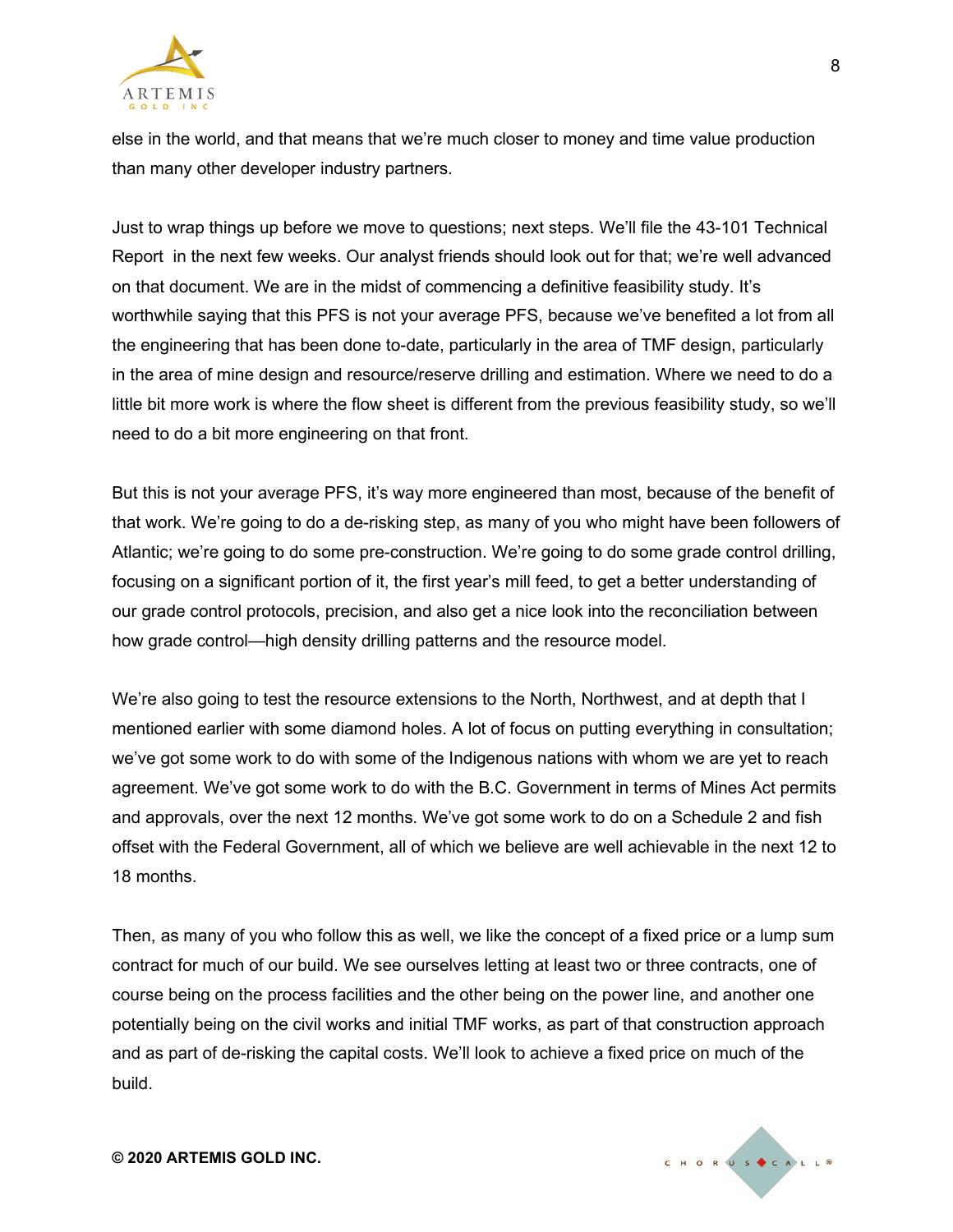

We've got quite a bit of work to do, although I can say that we've got lots of excitement and interest from many of the engineers and companies that are in our business. I want to say that the B.C. Government here are being very proactive and taking many initiatives in order to categorize us as a large mine that is a priority for this province, particularly in the background of a pandemic. Economy, job creation, and particularly job creation in the interior where we've got a forestry industry in decline, is a high priority for the government, and the B.C. Mines Minister has said that to me personally.

That's the next timeline, and we're looking to kick off construction in around 18 months from now; we've got a lot of work to do, but that's our rough timeline.

Just to finish off, for those of you who may not be totally up with our latest stats, we've got a capital structure of about 122 million shares on issue, fully diluted, including warrants that were issued as the first round of financing for Artemis back in October last year, of 158 million shares. We've got a great institutional shareholder register, including BlackRock, Sentry, Fourth Sail, Paulson, Invesco, Franklin, and of course, we've also got our friends at New Gold with a 6% stake in the Company. That puts us with about a 38% institutional holding and a 20% retail and high net worth holding, and then of course, as most of you are aware, we're very aligned with all shareholders as a Board and Management group. Board and Management hold about 42% of the Company today, and we've got \$58 million cash in Treasury right now.

I think it's now time, Operator, to throw the line open to questions. I'm sure there's lots that are there; we may not cover them all. I'm sure some of you would like a call on a direct basis, particularly the analysts who we're hoping will start covering. But if there are any questions, happy to deal with them now, but also happy to deal with them on a direct basis as well.

Operator, the team and I are ready to hear what questions there might be.

**Operator:**

CHORUS CALLE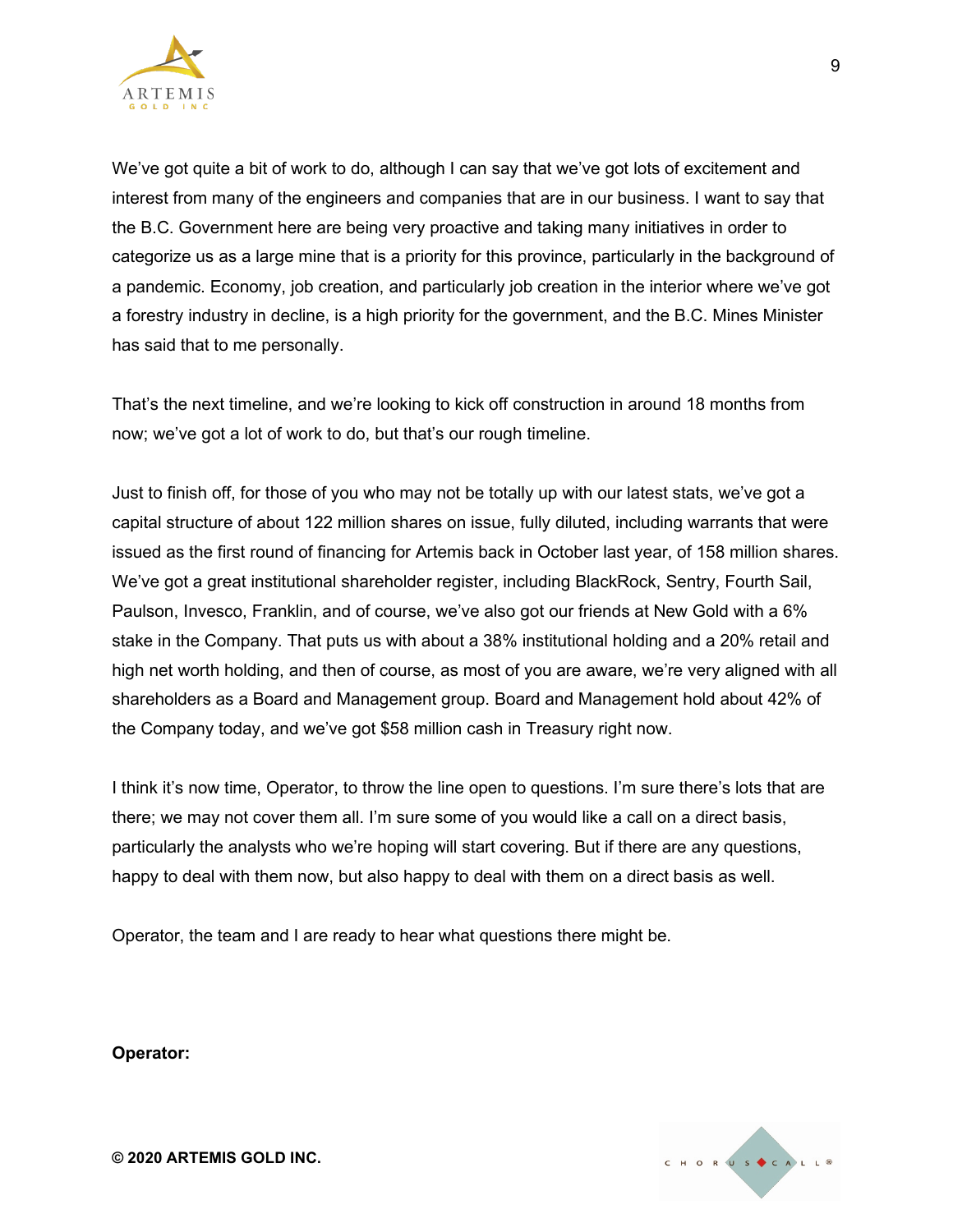

We will now begin the question-and-answer session. To join the question queue, you may press star, then one on your telephone keypad. You will hear a tone acknowledging your request. If you are using a speakerphone, please pick up your handset before pressing any keys. To withdraw your question, please press star, then two. If you are participating online, you can submit a question using the Ask a Question tab on your screen. We will pause for a moment as callers join the queue.

The first question comes from Don DeMarco with National Bank Financial. Please go ahead.

#### **Don DeMarco:**

Hi, gentlemen. Congratulations on an outstanding report. Two questions, though. Steven, you mentioned that you've got some work to do with Indigenous stakeholders. Can you just provide a little bit of colour on the involvement of each of these stakeholders and what the next steps are?

#### **Steven Dean:**

Yes. Ryan Todd is here at the boardroom table, and I'll let him give you a bit more detail, but there are other First Nations that are impacted, whether it be by downstream water management or power line route issues. The primary First Nations whose traditional territory extended over the project area, we have a participation agreement already in place.

But Ryan, do you want to elaborate on that?

#### **Ryan Todd:**

Yes, thanks, Steven.

You're quite correct. The two nations whose traditional territories overlap the mine site, the participation agreement was signed back in April of 2019, so we're feeling like we have a very good, strong partnership with those nations. The discussions with the other nations, as you mentioned, Steven, that are more peripheral at the mine site, where the water would flow, are in progress and making good headway. It's been quite a seamless sort of transition between New Gold and Artemis to continue those negotiations, so we're feeling good about where those are going.

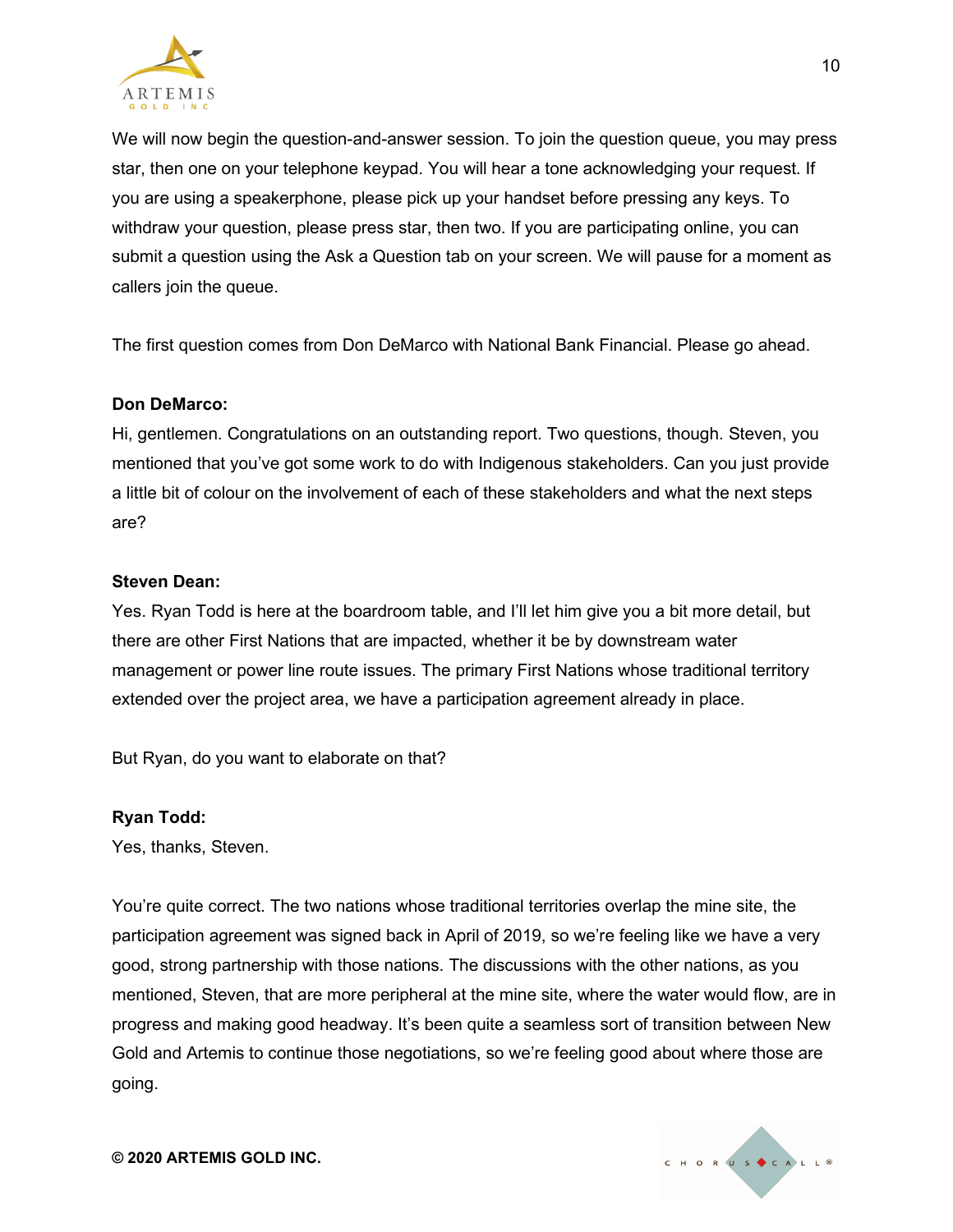

Okay, thanks.

Just turning to the press release; looking at Table 9, the unit costs, what I see here is that the process cost, on a per tonne basis, looking out just over \$9 for the 5.5 million tonne per year scenario, and then these drop to just over \$8 for 20 million tonnes. I was thinking, wouldn't we expect more savings on processing costs in terms of economies of scale?

Further to this, I'm looking at the mining costs. They're about \$15 a tonne, reducing to \$5 a tonne. I'm just wondering, we're seeing substantial reductions on mining costs, but unit costs on processing took more of a nominal reduction despite a fourfold increase in the throughput rate.

#### **Steven Dean:**

Yes, thanks, Don.

There's some questions going both ways here, but as you know, because you did follow us at Atlantic, we had a lot of people challenging our costs, both capital and OpEx. Even after we were in production, people were scratching their heads as to how they were being achieved. I'm very pleased to see that those costs are continuing to be achieved in terms of OpEx, and the CapEx costs were locked in with a fixed price contract.

We're going to have some interest in how we come up with some of these numbers, and a lot of them are specific to the circumstances and location, and I'll try and answer your question in that light.

Firstly, we've got Phase I milling costs of around \$9.17 per tonne. We think that's a pretty robust number for a 5.5 million tonne per annum operation. That compares with a \$12 per tonne cost over in Nova Scotia, in Atlantic's operation, for a two million tonne per annum plant; this is a 5.5 million tonne per annum plant. Ore is a little here, but we've got a big benefit in power costs, of about \$0.05 a kilowatt hour versus just over \$0.095 a kilowatt hour in Nova Scotia. So, \$9.17. I hear you not so much challenging that number in itself, but you are asking about why we don't see greater reduction as throughput increases.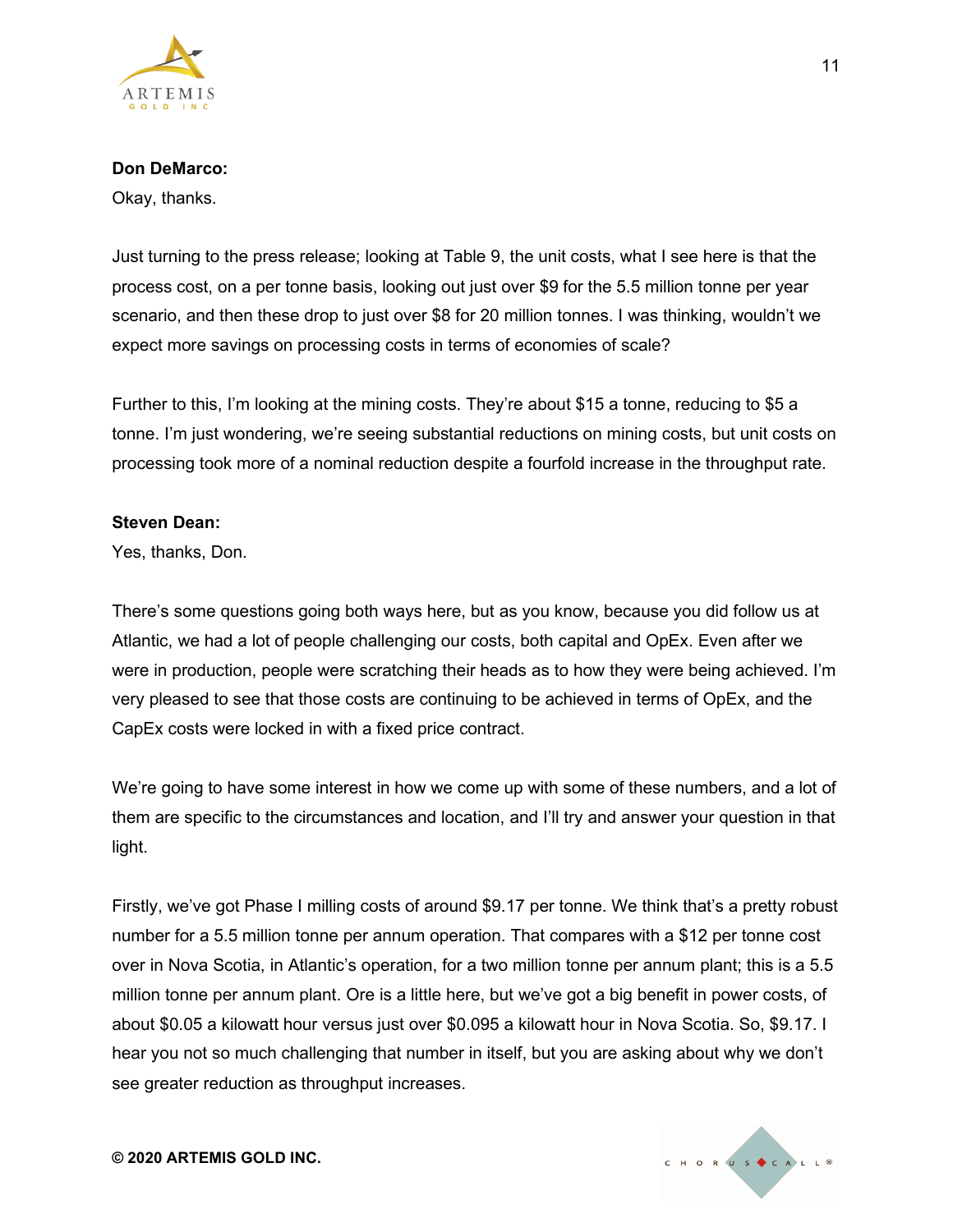

Right.

## **Steven Dean:**

That's mainly due to two things. Alastair, you can correct me if I'm wrong, or add to this answer, but the first part of the answer is that things like power consumption, one of the biggest cost components, don't change with scale. It's a matter of, you've got to break rock and you've got to grind rock, and it's all calculated on the base of the amount of energy required to do that. If you're putting more rock through, you need more energy to do it.

There's no economy of scale, per se, in things like power, and in things like consumables and reagents, balls, cyanide consumption. Cyanide consumption is calculated on the basis of a cost per tonne. As I've commented earlier in my introduction, the cost—we've increased—I think we've doubled, Alastair, for the consumption of, or utilization of cyanide from the feasibility study, to help get that high feasibility study. We've increased…

#### **Alastair Tiver:**

We've increased it, not doubled it.

#### **Steven Dean:**

Okay, we increased—doubled the residence time, I should say. Of course, we've got slightly higher cyanide costs than there were in 2014 as well.

The point being, things like consumables, reagents, based on throughput rather than fixed costs spread over more volume. That would be the first part of the answer. The second part of the answer is, one of the costs of having three trains and not two large trains, as per the 2014 feasibility study is that we need more labour, we need more people.

# **Don DeMarco:**

Mm-hmm.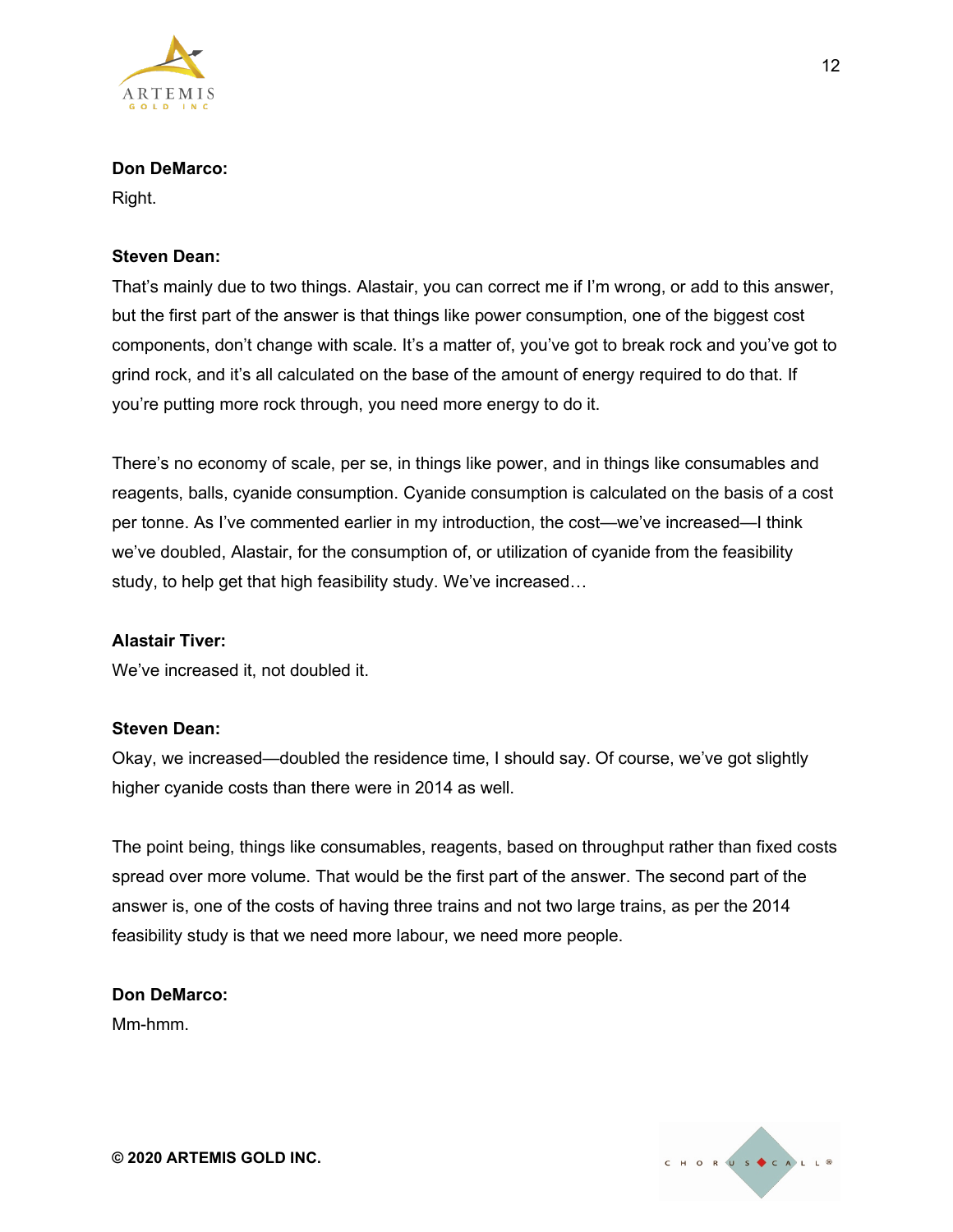

## **Steven Dean:**

There's going to be three circuits that are going to need to be monitored, controlled, maintained. Whilst we get a benefit from lower CapEx and better economic returns, there's a slightly higher cost incurred as a result of higher labour costs per tonne, as a result of having three trains of medium-sized equipment rather than two large trains.

## **Don DeMarco:**

Mm-hmm, okay.

## **Steven Dean:**

Anything else to add, Alastair?

## **Alastair Tiver:**

No, I think that summarizes it. I think you're not going to see the economies of scale if you compare this directly with a 60,000 tonne a day plant, because as Steven said, we're doing it in three, essentially running three plants to achieve that. The economies of scale aren't going to be as great because we're not quite seeing the efficiencies with regards to the workforce and so forth. As Steven pointed out, variable costs are variable costs, but our fixed costs, as a result, are going to be higher.

#### **Don DeMarco:**

Okay, great. Where do you see—can you describe these economies of scale that we see in the mining costs?

#### **Steven Dean:**

Yes. Mining is different, because you do get the benefit of scale equipment, and we ramp up the scale of the equipment as we ramp up material movement. Just to get a sense of that, Phase I mining costs are around \$2.15 material moved, not tonne milled; material moved, \$2.15. The average is \$2.37. That compares with other similar operations in the area, like Gibraltar at around \$1.90 a tonne moved; Mount Milligan, \$2.50 a tonne moved; Red Chris, very similar movements for Phase I at \$2.40. We build them up from first principles, but they are defendable with operations comparable in the region here in B.C.



13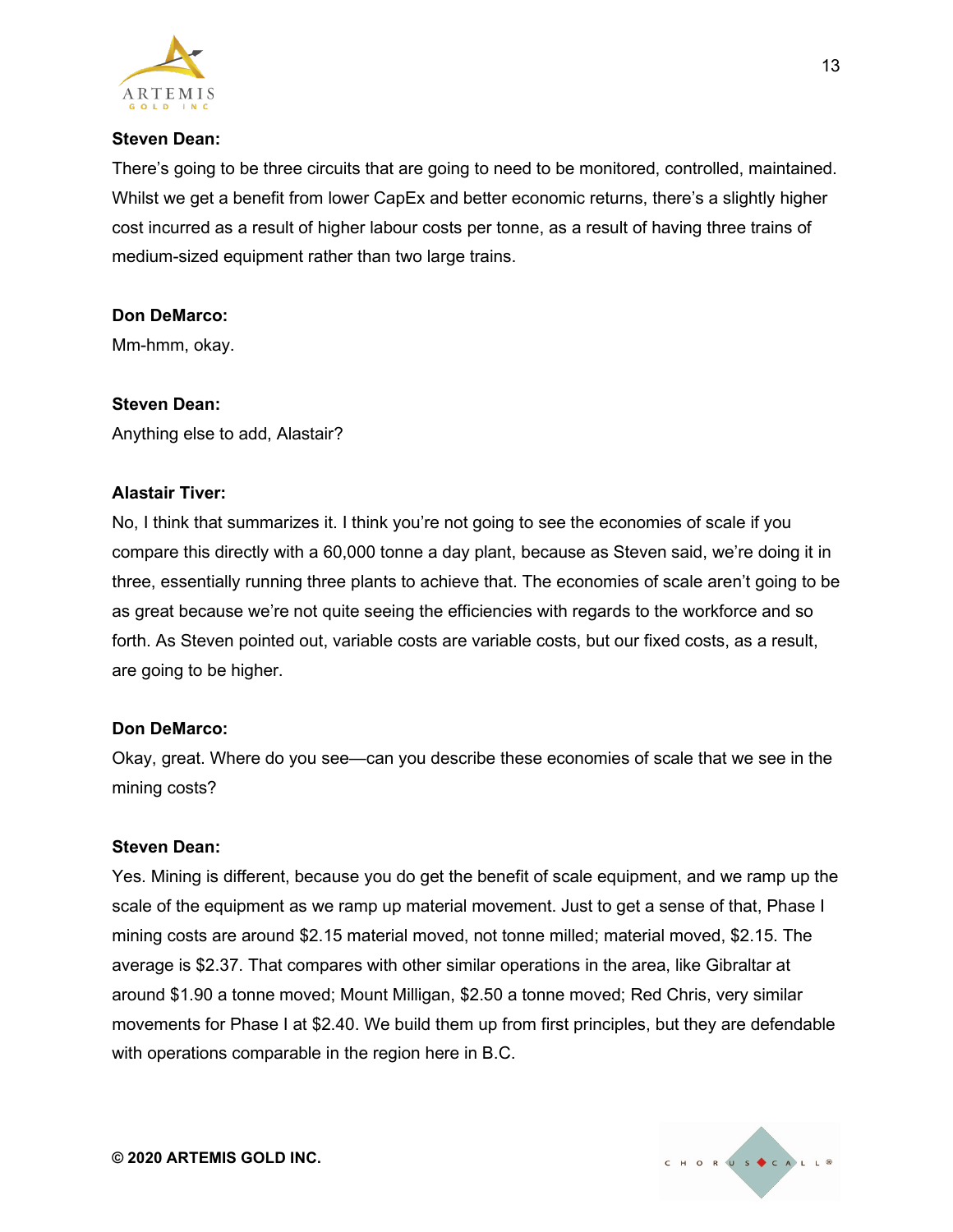

Got it, okay. Of course, on a tonne milled basis, that just reflects the changes in strip ratio, I suppose, throughout the…

# **Steven Dean:**

Correct.

## **Don DeMarco:**

…life of mine.

## **Alastair Tiver:**

I think… Sorry.

## **Don DeMarco:**

Yes?

## **Alastair Tiver:**

I think when you look at Phase III, you need to bear in mind that there is a few years of just stockpile re-handling in that cost.

#### **Don DeMarco:**

Oh, that is too, okay.

#### **Alastair Tiver:**

Yes, you do a significant drop there, it's because we're just re-handling stockpile.

#### **Don DeMarco:**

Okay. Okay, great. Maybe just one final question; looking ahead to the feasibility study, I know that you're going to focus on resource conversion, but are you expecting any material changes in CapEx or production or costs otherwise, or is it just mostly resource conversion?

## **Steven Dean:**

In terms of expenditures in the next 12, 18 months, you mean.



#### **© 2020 ARTEMIS GOLD INC.**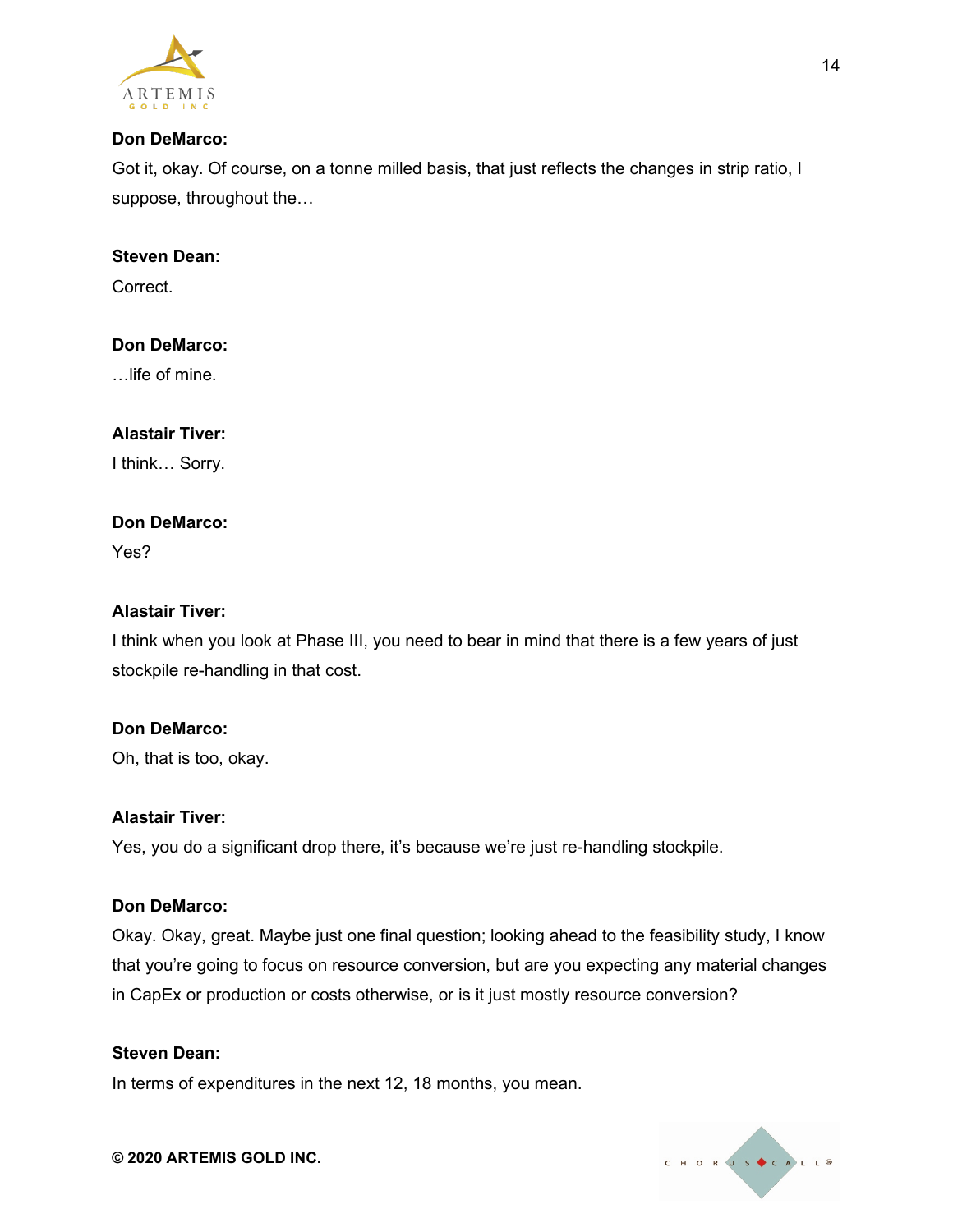

Yes, just looking at this feasibility study that's going to follow it in short order, at some point, probably next year or so, right?

# **Steven Dean:**

Yes.

## **Don DeMarco:**

Any material changes in the economics, do you think, or is this just going to be resource conversion?

## **Steven Dean:**

Well, we'll have to see what the results, the further engineering tell us. In my experience, there's always changes between a PFS and a feasibility study, as we learn more and we get down to detailed engineering. There'll be some increases, and we can see already some potential savings. There'll be changes for sure.

In terms of expenditures, it'll be a handful of holes to test those resource extensions, or so, and then an RC program designed to develop our grade control model for the first mill tonnes. Then we'll have some costs related to the feasibility study negotiations with FNs and the government.

#### **Don DeMarco:**

Okay. Thanks, guys. That's all for me. Congratulations again.

#### **Steven Dean:**

Don, thank you for being the first out of the blocks in covering us. Well done.

#### **Don DeMarco:**

Yes.

#### **Operator:**

Once again, if you have a question, please press star, then one. The next question comes from Kevin MacKenzie with Canaccord Genuity. Please go ahead.

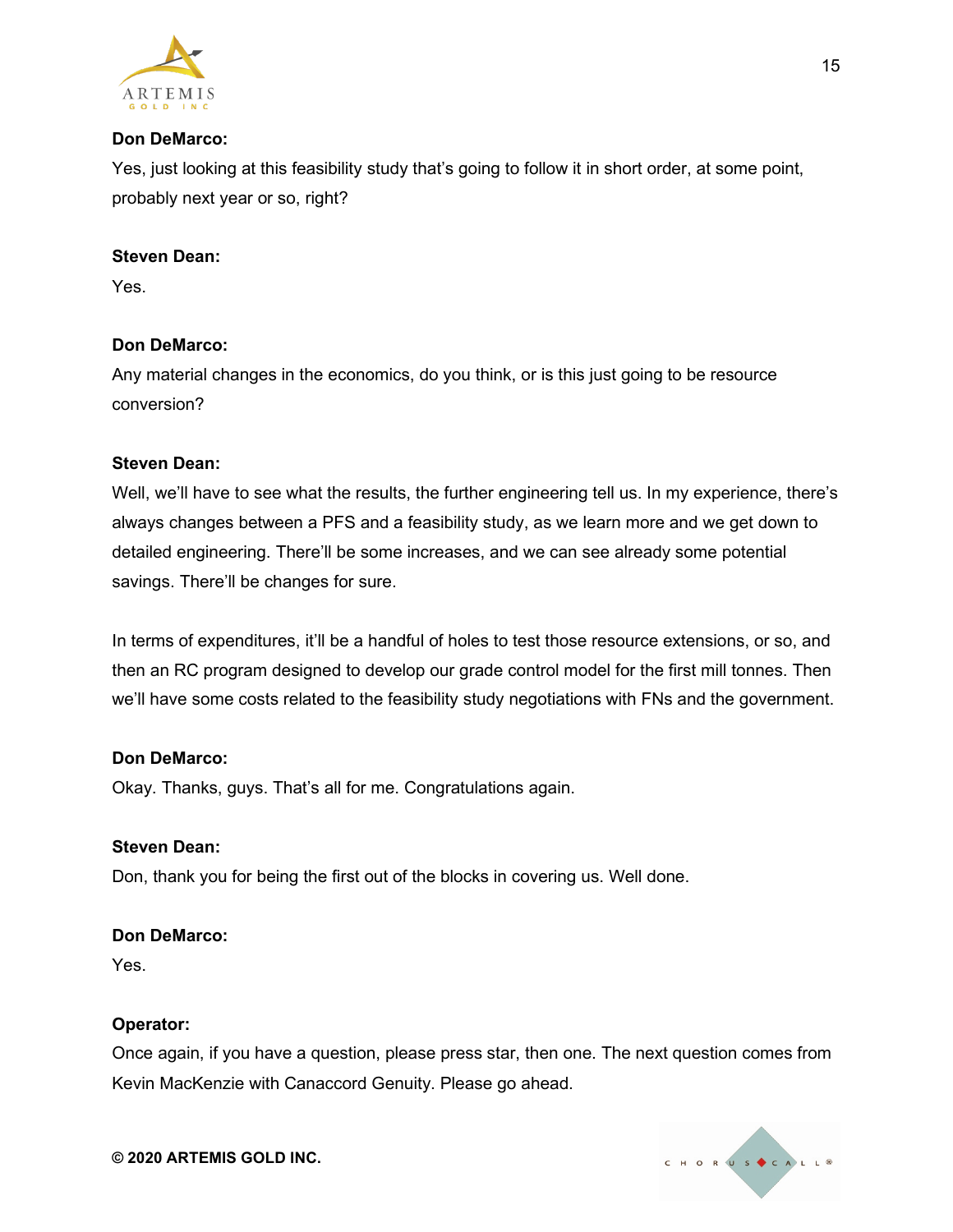

## **Kevin MacKenzie:**

Whoops, sorry there, I was on mute. Yes, morning all. I think a lot of my questions have been answered through Steven's comments and the subsequent question. I think really, the only thing outstanding on my list is maybe, if you could provide us with just a general sense of permitting, and what are some of the major milestones that we're looking at, moving forward here?

## **Steven Dean:**

Yes. Well, B.C. and the two Federal permits that are still outstanding, we expect to get in place over the next 12 to 18 months. There are indications from the B.C. Government that, because of the general economic circumstances, that they're going to help us not only fast-track it through their system, but also seek support federally to get some of these permits fast-tracked, because of the job creation and because of the impact on GDP for the province and the country that a project like this can bring. We still think it's going to take 12 to 18 months, but their indication is that it might do better than that if the government deliver on what they're suggesting.

That's that question. In terms of other milestones, as we indicated in the feasibility study output, the lump sum contract negotiation outputs are all expected in the next six months. We've got the four PFS technical report out in the next few weeks. We'll have some resource expansion drilling undertaken between now and the end of the year, and we're going to have some of those results, grade control drilling over that same period, before the end of the year.

Kevin, there are the sorts of things that we expect. Chris is telling me that he's going to be advancing the debt financing over the next six months as well. We've got a pretty catalyst-rich next six to 12 months.

#### **Kevin MacKenzie:**

Okay, great. Thanks so much. That's all for me.

#### **Steven Dean:**

Thanks, Kevin.



**© 2020 ARTEMIS GOLD INC.**